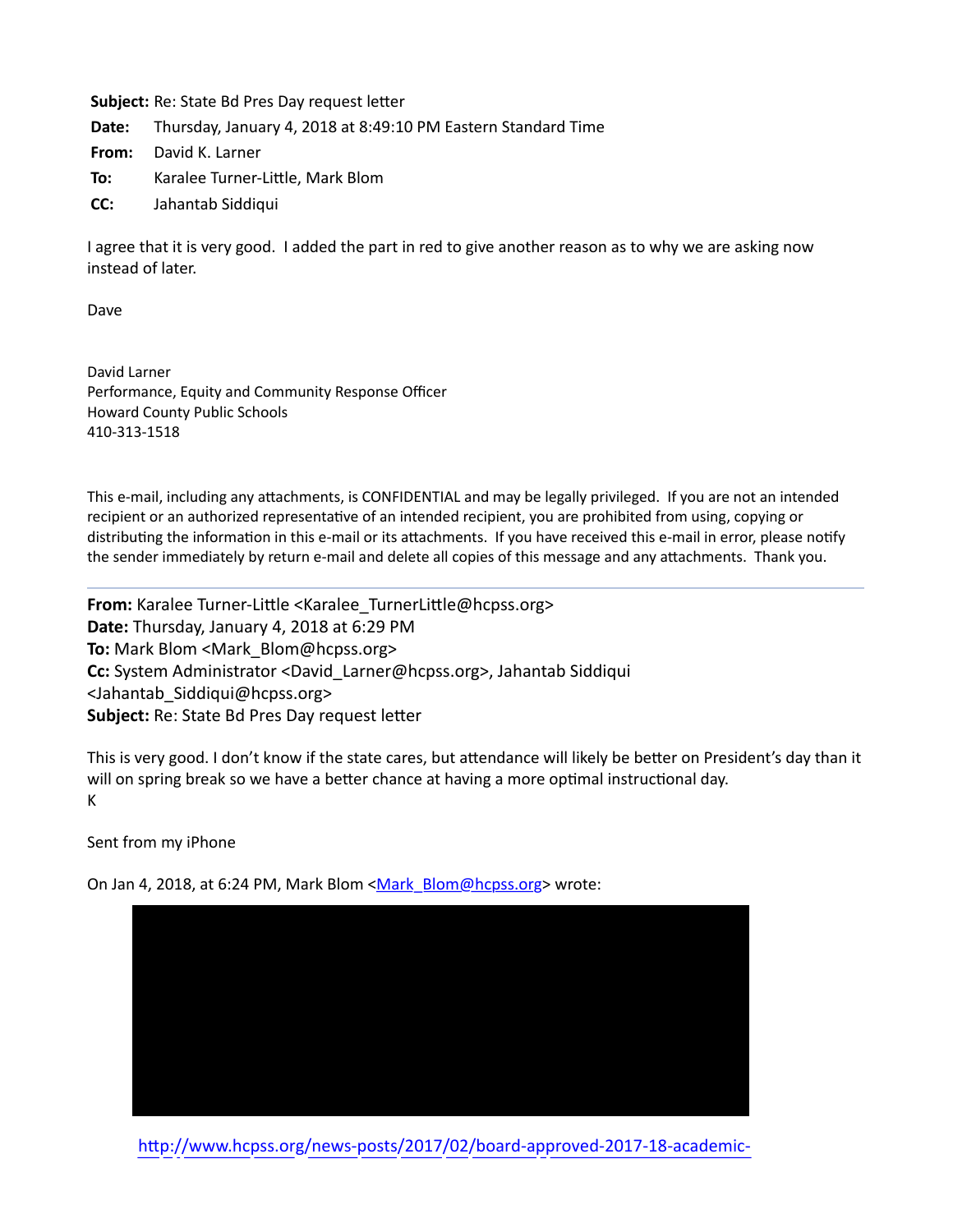

## [Board Approved 2017-18](http://www.hcpss.org/news-posts/2017/02/board-approved-2017-18-academic-calendar/) Academic Calendar – **HCPSS**

## [www.hcpss.org](http://www.hcpss.org/)

Board Approved 2017-18 Academic Calendar. Posted: February 24th, 2017. The Howard County Board of Education approved the 2017–2018 academic calendar during its ...

The letter needs to be addressed to the State Board of Education.

Andrew R. Smarick, President Maryland State Board of Education

Re: Board of Education of Howard County Request to Open on Presidents' Day

Dear President Smarick,

The Board of Education of Howard County ("Howard County Board") requests pursuant to Section 7-103(b)(1)(iv) of the Education Article of the Annotated Code of Maryland that the Maryland State Board of Education permit the Howard County Board to open its schools for a fill day of regular instruction on Monday, February 19, 2018 (Presidents' Day). This request is necessary due to severe weather conditions that forced a closing of schools on January 4, 2018. The Howard County Board's student calendar was adopted in conformity with Governor Lawrence Hogan's Executive Order on school start and stop dates. Under the parameters of the Governor's Executive Order, the school system now needs to open school on Presidents' Day to avoid opening school during the Spring Break or having teachers work on Monday June 18, 2018. While using June 15<sup>th</sup> as our first snow day may seem logical, past history shows that Howard County Public Schools will have at least one more inclement weather closing day this winter. If that next day happens in early February or later, we will have missed the opportunity to request opening on Presidents' Day. Therefore, we have chosen to ask for this permission after our first inclement weather closing.

The Howard County Board honors Presidents' Day and understands its value as a holiday. Unfortunately, the legal constraints on a local school board's calendar authority have left few options when inclement weather forces the closing of schools. The Howard County Board has determined that opening schools on Presidents' Day is the option that will provide the most effective method of timely and continuous instruction to our students. We ask that you support us in that decision, and permit the Howard County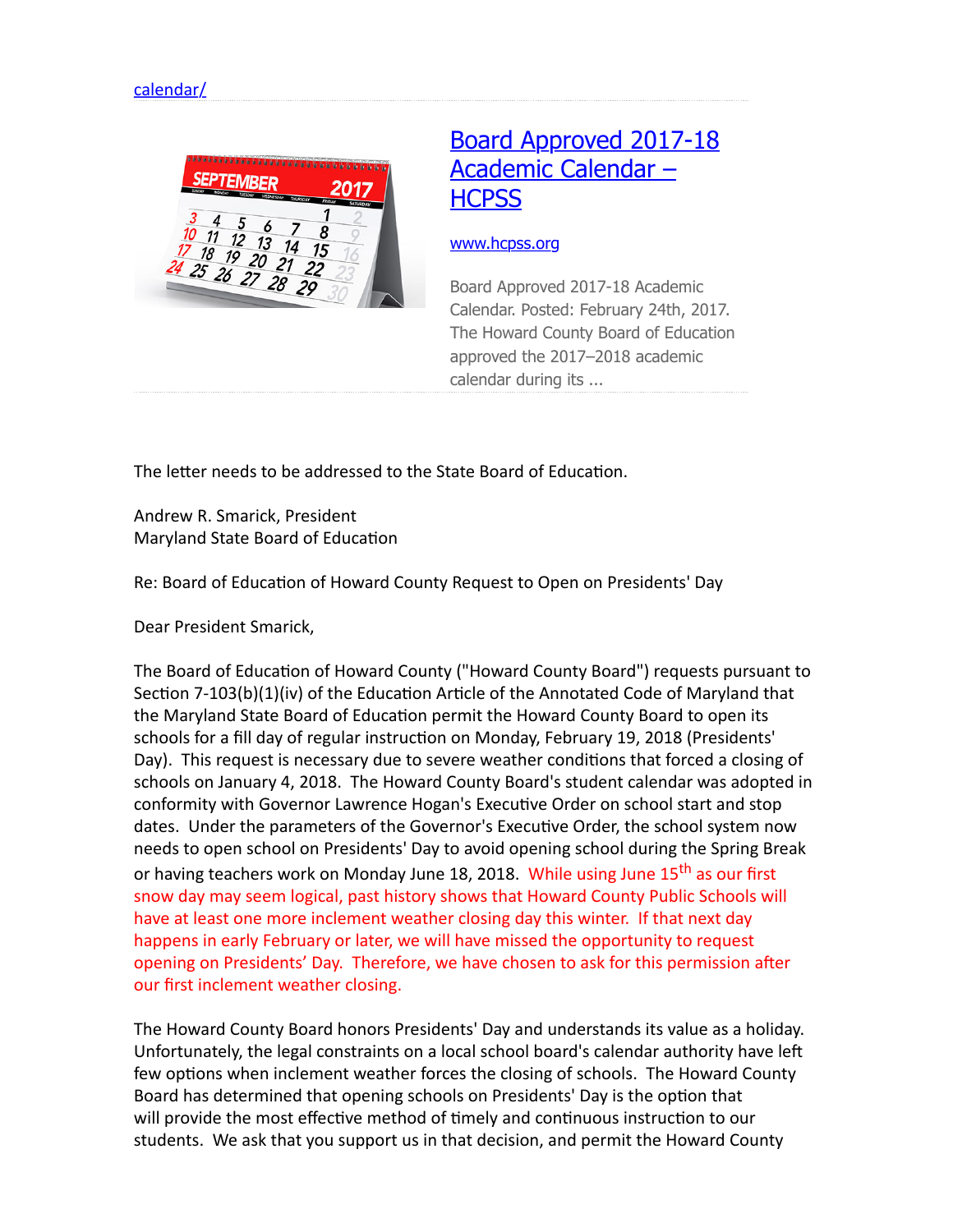Board to open schools on Monday, February 19, 2018 (Presidents' Day).

Please let us know if you would like any additional information, and thank you for considering this request.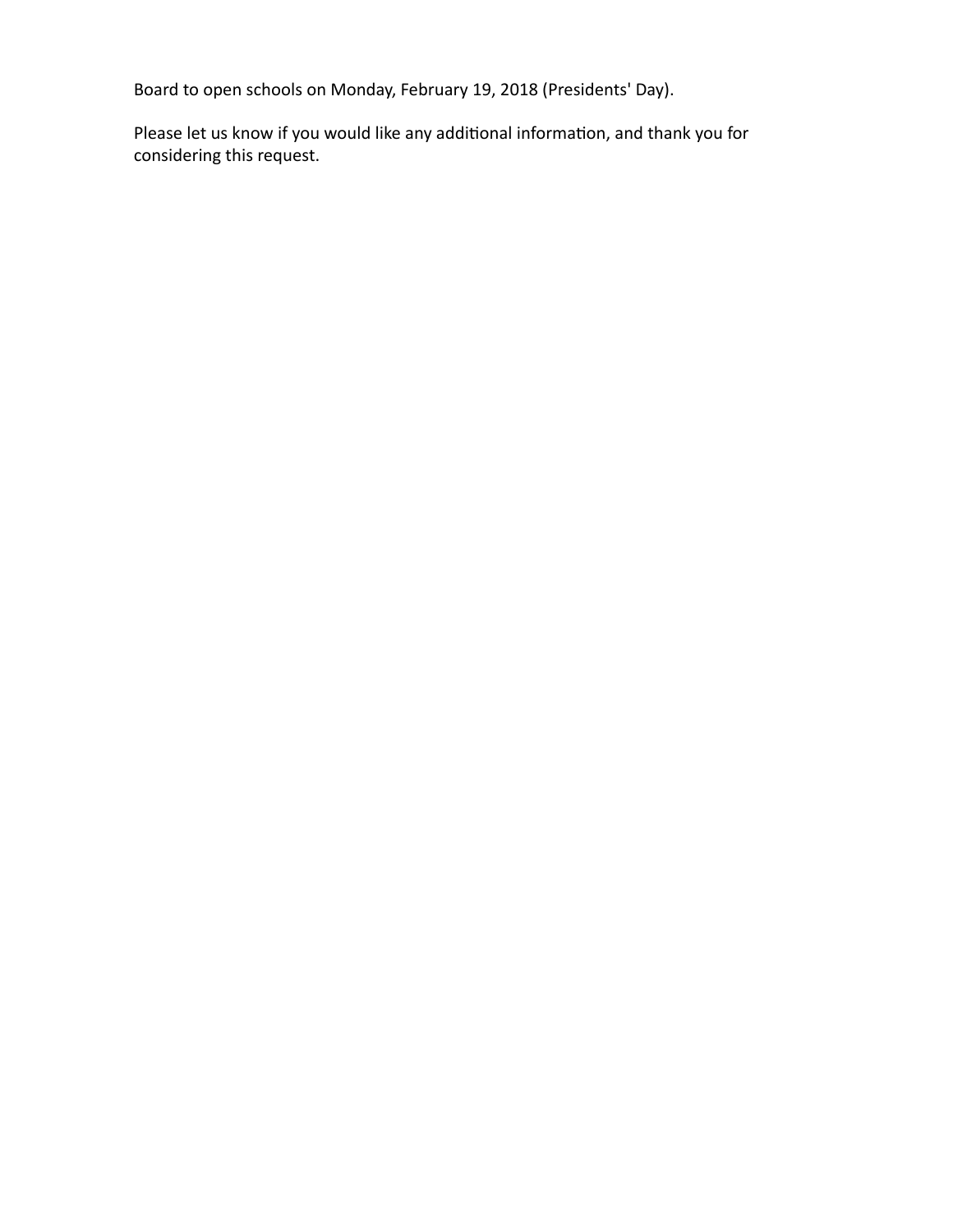**Subject:** Re: State Bd Pres Day request letter **Date:** Thursday, January 4, 2018 at 8:49:27 PM Eastern Standard Time **From:** David K. Larner **To:** Mark Blom, Karalee Turner-Little

**CC:** Jahantab Siddiqui

Possibly a statement that could be read as part of morning announcements, but including Presidents' Day related activities/lessons would be difficult and could impact the regular flow of some classes.

Dave

David Larner Performance, Equity and Community Response Officer Howard County Public Schools 410-313-1518

This e-mail, including any attachments, is CONFIDENTIAL and may be legally privileged. If you are not an intended recipient or an authorized representative of an intended recipient, you are prohibited from using, copying or distributing the information in this e-mail or its attachments. If you have received this e-mail in error, please notify the sender immediately by return e-mail and delete all copies of this message and any attachments. Thank you.

**From:** Mark Blom <Mark Blom@hcpss.org> **Date:** Thursday, January 4, 2018 at 6:34 PM To: Karalee Turner-Little <Karalee\_TurnerLittle@hcpss.org> **Cc:** System Administrator <David\_Larner@hcpss.org>, Jahantab Siddiqui <Jahantab\_Siddiqui@hcpss.org> **Subject:** Re: State Bd Pres Day request letter

**From:** Karalee Turner-Little **Sent:** Thursday, January 4, 2018 6:29 PM **To:** Mark Blom **Cc:** David K. Larner; Jahantab Siddiqui **Subject:** Re: State Bd Pres Day request letter

This is very good. I don't know if the state cares, but attendance will likely be better on President's day than it will on spring break so we have a better chance at having a more optimal instructional day. K

Sent from my iPhone

On Jan 4, 2018, at 6:24 PM, Mark Blom [<Mark\\_Blom@hcpss.org>](mailto:Mark_Blom@hcpss.org) wrote: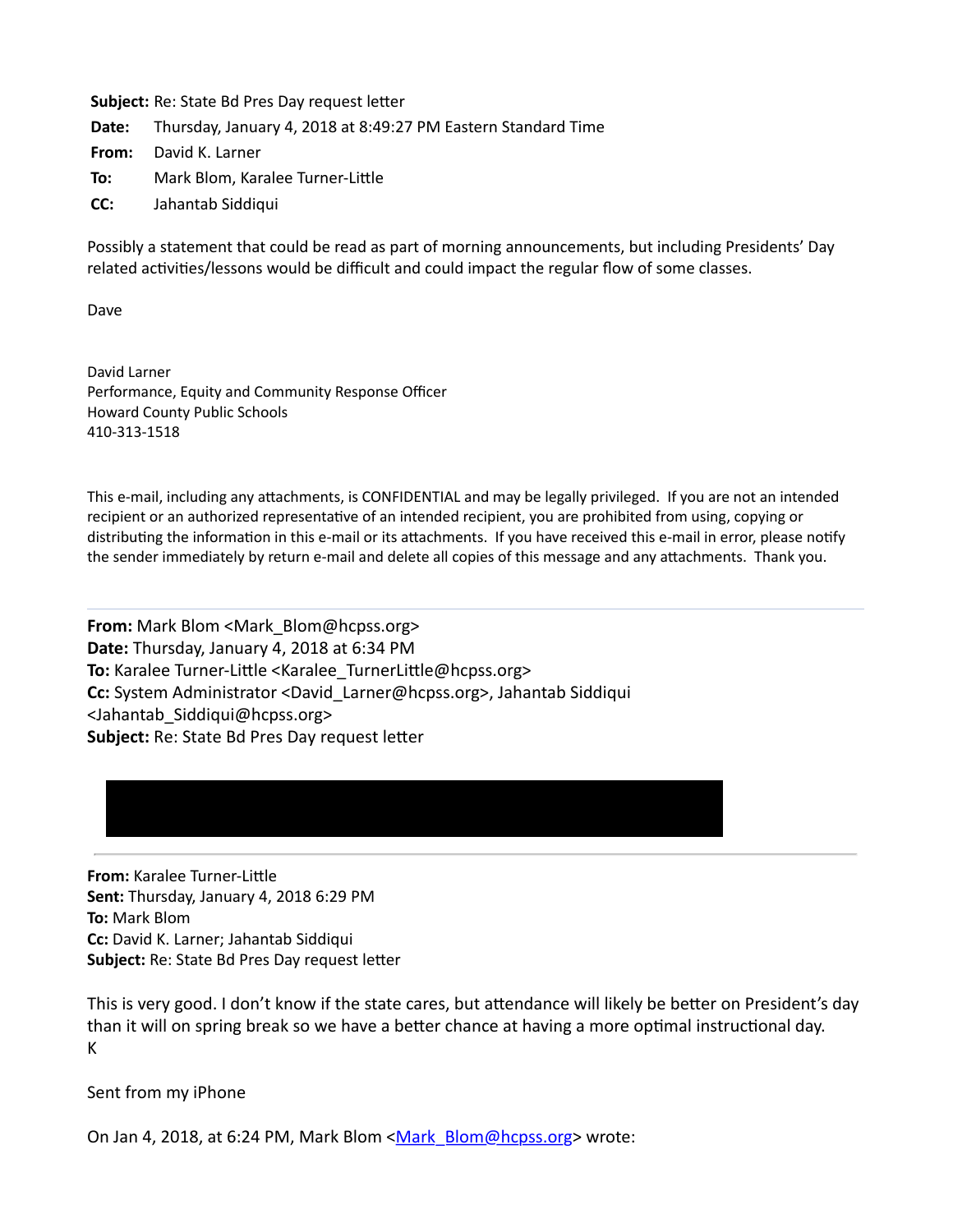

http://www.hcpss.org/news-posts/2017/02/board-approved-2017-18-academiccalendar/



## [Board Approved 2017-18](http://www.hcpss.org/news-posts/2017/02/board-approved-2017-18-academic-calendar/) Academic Calendar – **HCPSS**

## [www.hcpss.org](http://www.hcpss.org/)

Board Approved 2017-18 Academic Calendar. Posted: February 24th, 2017. The Howard County Board of Education approved the 2017–2018 academic calendar during its ...

The letter needs to be addressed to the State Board of Education.

Andrew R. Smarick, President Maryland State Board of Education

Re: Board of Education of Howard County Request to Open on Presidents' Day

Dear President Smarick,

The Board of Education of Howard County ("Howard County Board") requests pursuant to Section  $7-103(b)(1)(iv)$  of the Education Article of the Annotated Code of Maryland that the Maryland State Board of Education permit the Howard County Board to open its schools for a fill day of regular instruction on Monday, February 19, 2018 (Presidents' Day). This request is necessary due to severe weather conditions that forced a closing of schools on January 4, 2018. The Howard County Board's student calendar was adopted in conformity with Governor Lawrence Hogan's Executive Order on school start and stop dates. Under the parameters of the Governor's Executive Order, the school system now needs to open school on Presidents' Day to avoid opening school during the Spring Break or having teachers work on Monday June 18, 2018.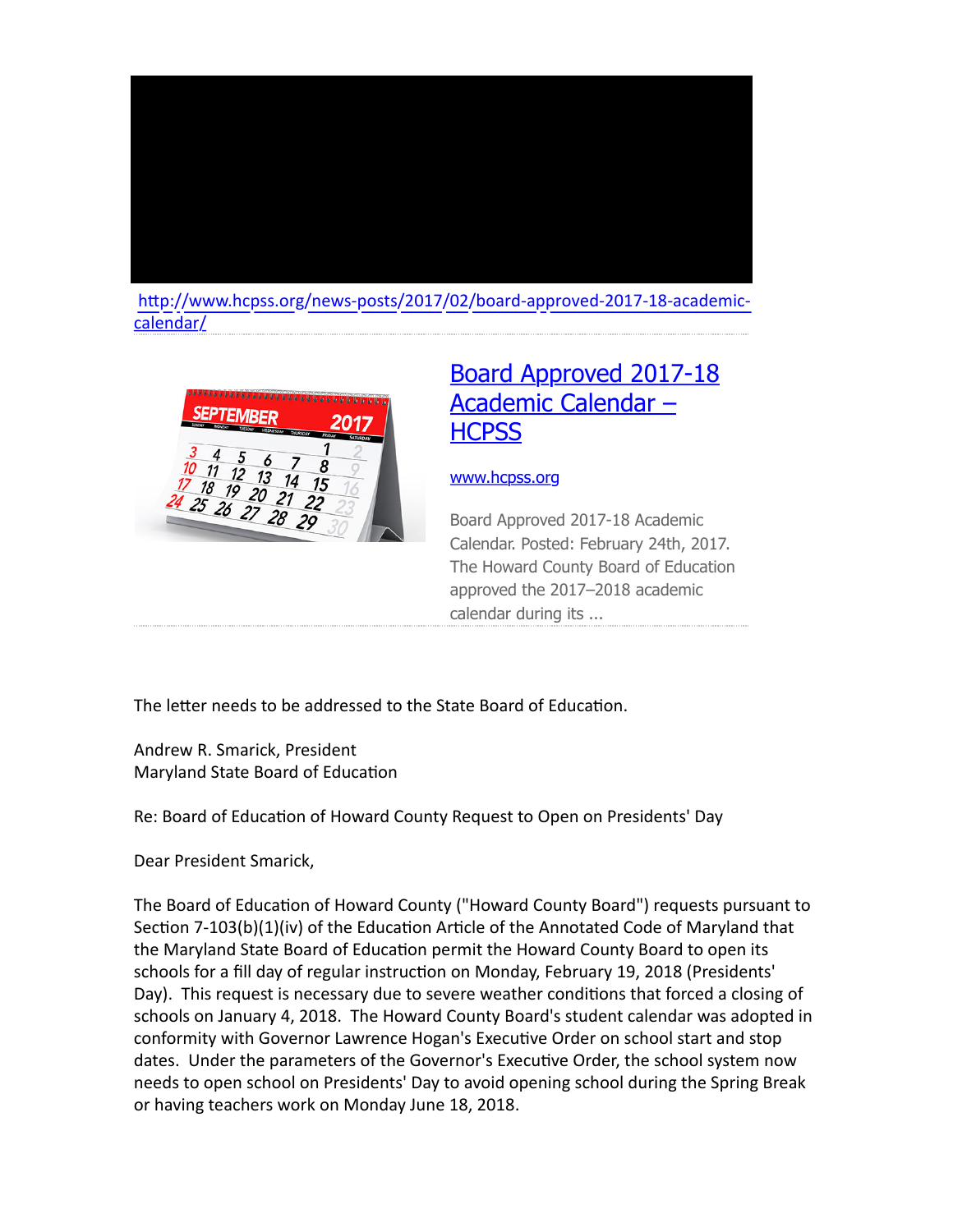The Howard County Board honors Presidents' Day and understands its value as a holiday. Unfortunately, the legal constraints on a local school board's calendar authority have left few options when inclement weather forces the closing of schools. The Howard County Board has determined that opening schools on Presidents' Day is the option that will provide the most effective method of timely and continuous instruction to our students. We ask that you support us in that decision, and permit the Howard County Board to open schools on Monday, February 19, 2018 (Presidents' Day).

Please let us know if you would like any additional information, and thank you for considering this request.